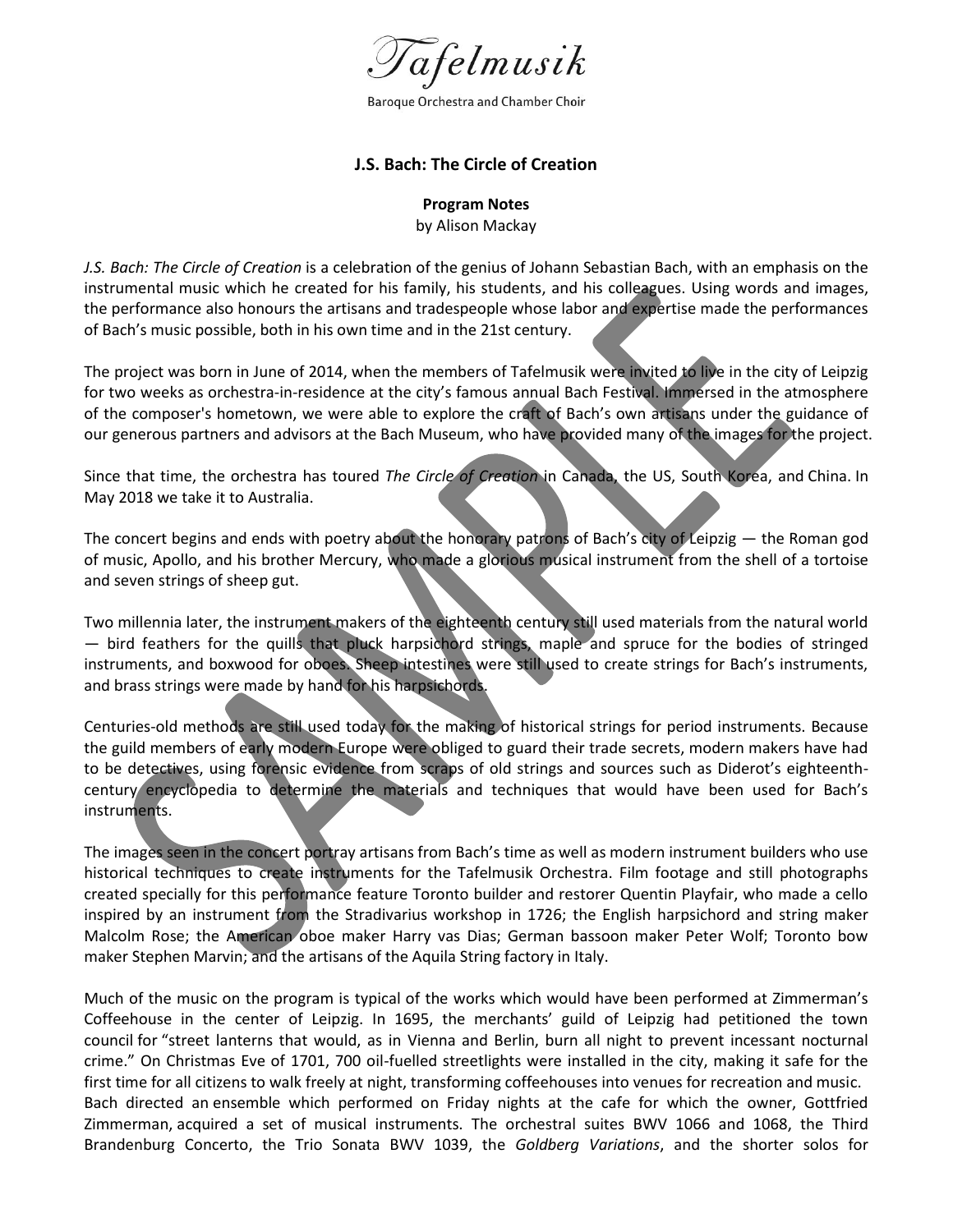harpsichord, violin, or cello are typical of music which Bach would have performed with members of his family, university students, and amateur players of the ensemble known as the Collegium Musicum. Professional players from the Leipzig town band also participated in these performances.

These municipal musicians had responsibilities for outdoor performances from balconies at City Hall or one of the church steeples in town. *Gloria laus et honour* and *Wachet auf, ruft uns die Stimme* are well-known hymn tunes which would have been played instrumentally by these performers. They were given salaries, clothing, music, instruments, and housing for themselves and their families in the Stadtpfeiffer Gässchen (City Pipers' Lane), which was also the traditional street for the city's midwives.

In 1746, the Dresden official court painter Elias Gottlob Haussmann painted a portrait of the 61-year-old Bach holding, as was customary, an emblem of his art. Rather than being pictured with a keyboard, the famous virtuoso chose instead to hold a small piece of paper with three short lines of music — the first eight notes of the bass line of the *Goldberg Variations* with a six-part canon written in code. It was a powerful symbol of Bach's roles as composer, performer, and teacher. Like the instrument makers who made his violins and harpsichords, Bach regarded himself as a craftsman who had inherited much from the guild musicians who were his forebears.

The concert ends with a reflection on human hands and the thousands of hours it takes to master the use of a violin bow or a chisel. In the long hours of labour, musicians, and artisans are sustained by the beauty of materials, the artistry of their tools, the guidance of inspiring mentors, and the exhilaration of exploring the art of a great genius. We share with our audiences around the world an abiding love for the music of J.S. Bach, and it is a privilege to be able to perform it in celebration of his art and in recognition of the artisans, scholars, tradespeople, and music lovers who have made our own performing lives possible.

## **Special thanks to:**

**The Banff Centre** for its generous support of film editing for the project. Film editor Jane MacRae and Alison Mackay were able to work at Banff as recipients of **Paul D. Fleck** fellowships.

**Ivars Taurins** for his beautiful rendering in calligraphy of the bass line of the *Goldberg Variations*.

**Quentin Playfair** and **Sue Dickin** for the creation and photography of a new cello commissioned by cellist **Sandra Bohn.**

**Jean-Marc St. Pierre** of *maj productions* in Montreal for permission to use his footage of the Aquila factory. We also warmly thank **Paul Lewis**, and **Elizabeth Brown** of the Discovery Channel and Tafelmusik Board of Directors member **Trina McQueen** for facilitating our use of this footage.

**Timothy Barrett**, Director of the Iowa Centre of the Book, and filmmaker **Avi Michael**, creator of the film *Chancery Papermaking*, for the footage of paper being made as in the time of Bach.

**Dr. Daniel Geiger,** Microscopist and Curator of Malacology at the Museum of Natural History, Santa Monica, California for his stunning magnified images of materials from Bach's world.

**The Bach Museum**, Leipzig for facilitating photography at the museum and permission to use images from the collection.

Production designer **Glenn Davidson** for creating the photo sequences of hands and Saxon sheep.